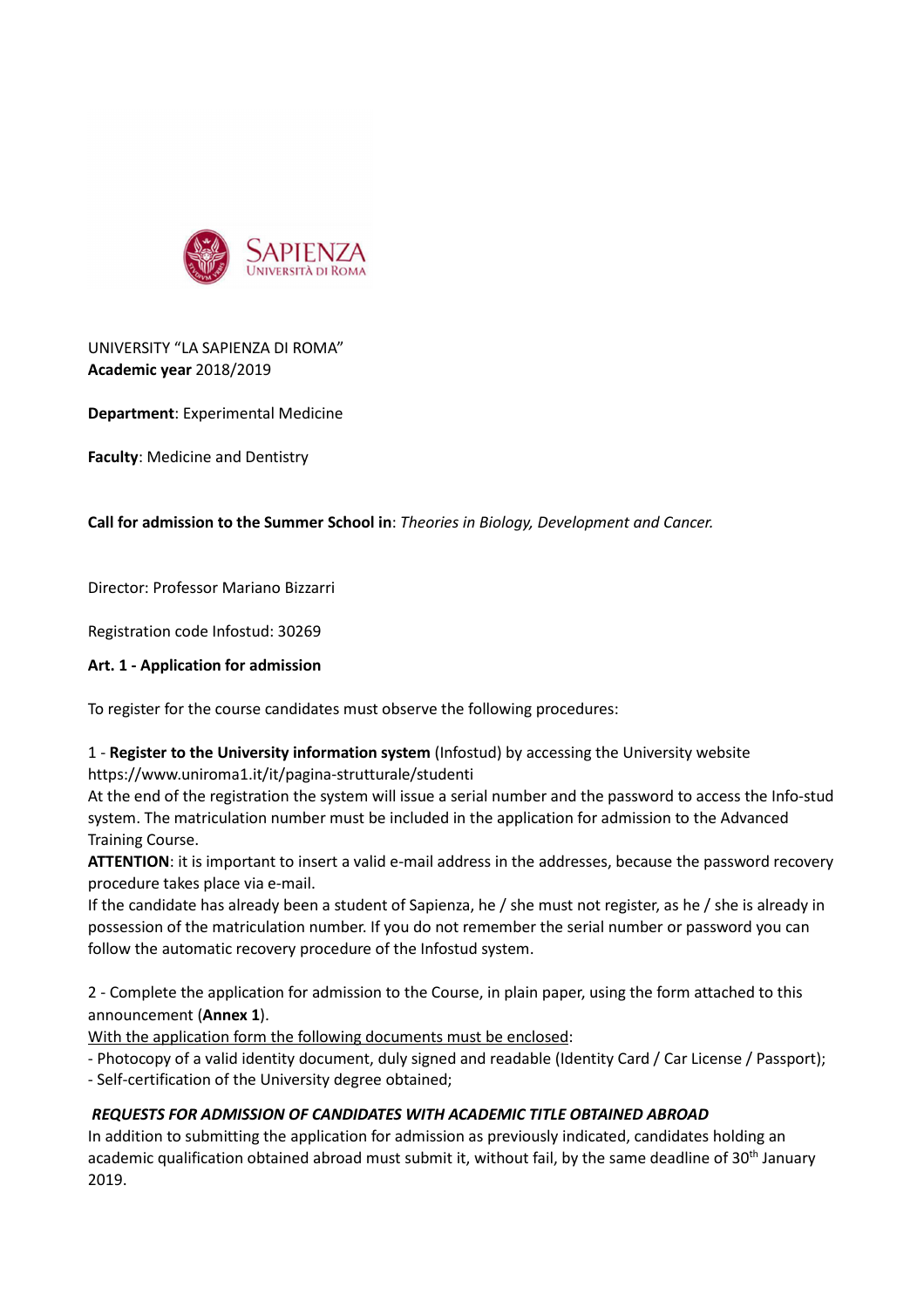## ● *For candidates with a qualification obtained in a European Union country:*

Self-certification, in accordance with art. 46 and 47 of Italian Presidential Decree 445/2000 and subsequent amendments and additions, of the degree with exam list and relative marks in Italian or English.

● *For candidates with a qualification obtained in a country that is NOT a member of the European Union*: a degree certificate with an exam list and related grades translated and legalized in Italian or English.

- Declaration of consent for the processing of personal data (**Annex 2**).

The application form, signed by the candidate and accompanied by the attachments, must be received no later than January 30<sup>th</sup> 2019 according to the following procedures:

• Registered mail A / R at the following address:

Prof. *Mariano Bizzarri*, Director of the **Summer School** in *Theories in Biology, Development and Cancer* Via A. Scarpa n. 16, Experimental Research Lab, zip code 00160, Rome, Italy.

Or,

• by sending the application accompanied by all the scanned attachments to the following e-mail address: mariano.bizzarri@uniroma1.it

### **Applications submitted after the deadline will not be accepted.**

### *Art. 2 - Ranking of the admitted participants*

The course secretariat will check the admission requirements and publish a list / classification of participants of the Summer School course by February 15<sup>th</sup>, 2019.

Following the publication of the ranking list, it is possible to register for the course via the Infostud system and pay the registration fee.

#### *Art. 3 - Registration fee for the Summer School course*

Participation in the course includes an amount of € 2000 plus the stamp duty of € 16.00 paid virtually, to be paid according to the modalities of the articles. 5 and 6 no later than March  $15<sup>th</sup>$ , 2019.

*Students with a recognized disability equal to or higher than 66% or with a recognized handicap according to art. 3, paragraph 1 and 3, of the law of 5th February 1992, n. 104 are exempt from 50% of the registration fee.*

*The registration fee can be refunded only and exclusively if the course is not activated. In this case, the student must submit an application to the Course Director to obtain the refund.*

#### *4 - Duration and organization of training activities*

The Summer School Course lasts two (2) weeks.

The lessons will start on May 20<sup>th</sup> 2019 and will end in May 2019.

The training activity is equal to 250 hours of total commitment, of which at least 70 hours dedicated to frontal teaching activities. The frequency of 75% (or other higher percentage decided by the Director) of the activities foreseen by the Course entitles the attendance certificate and allows the possible recognition of 1. Cfu (i.e., credits of formation) or credits, accomplished in Higher Education Courses can be recognized, according to the regulations in force, in a 1st or 2nd level degree course (up to a maximum of 12 credits) and in an I or II level Master course.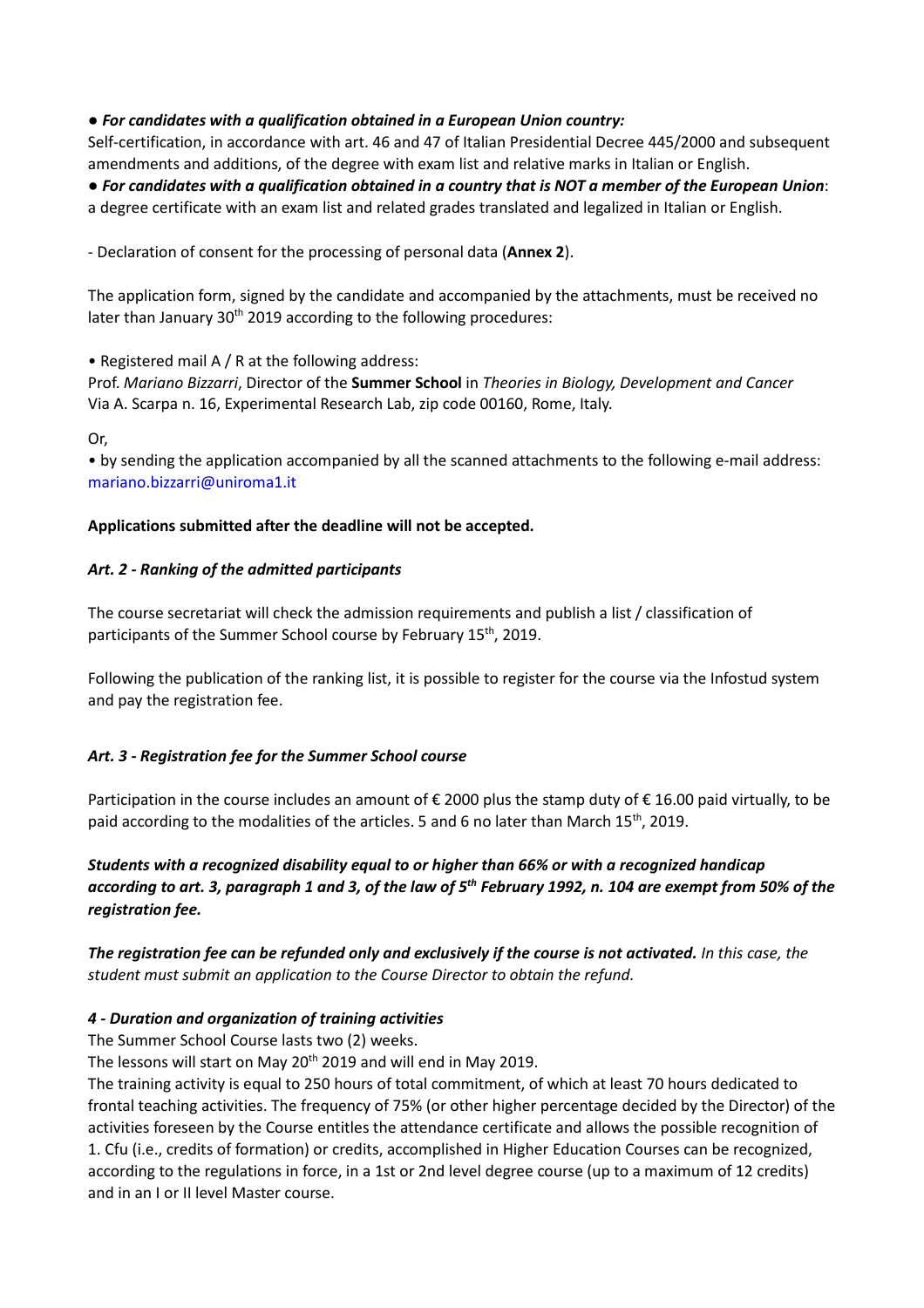2. Cfu or credits acquired in the training courses or in the Intensive Courses (Summer / Winter School) are recognizable according to the rules in degree courses of  $1<sup>st</sup>$  level up to a maximum of 12 credits, provided it is consistent with the contents of the course itself.

In case of non-attendance, or other censurable behavior, the Director may decide not to issue the certificate of attendance of the Course. In this case the registration fees paid will not be reimbursed.

# *Art. 5 - Method of payment of the registration fee for the Advanced Training Course.*

The student admitted to the course must access Infostud2.0 from the page

https://www.uniroma1.it/it/pagina-strutturale/studenti with matriculation and password, click on the box *"TRAINING COURSES"*, then click on "*TAXES* - Enrollment ", enter the course code indicated on the notice and follow the instructions below.

The payment of the registration fee must take place by the deadline specified in this announcement (see point 3), through the bulletin downloaded from Infostud according to the methods illustrated on the web page of the Sapienza institutional website: https://www.uniroma1.it/it/pagina/come-pagare or via the PagoPA Payment Service.

The tenured teachers of the Italian educational institutions of all levels can pay up to  $\epsilon$  500.00 by using the so-called *"Teacher's Card".*

In this case, after the deadline indicated in art. 1, the participant admitted to the course must write to the e-mail address altaformazione@uniroma1.it attaching the bonus generated by the MIUR website to receive, always via e-mail, a bulletin to pay the difference, if due, between the fee enrollment in the course and the amount of the bonus.

The registration fee can not be refunded in any way. The student can apply for reimbursement only if the course is not activated.

# *Art. 6 Methods for payment of the registration fees for the course by an organization / company*

To finance the enrollment of a person or more people to a course it is necessary that the beneficiaries of the funding register on Infostud and obtain the bulletin as described in point 7, and then they follow the following steps:

1 - the financing company must make a transfer equal to the amount indicated in the bulletin downloaded by the beneficiary on the following IBAN:

IBAN Code: IT71 I 02008 05227 000400014148

Code of Entity: 9011778

Unicredit University Treasury - Agency 30660

In the reason it is necessary to indicate:

"FORM (course code) matr. (Student matriculation)".

For those who make transfers from Unicredit agencies it is also necessary to indicate the account number Ateneo 1001

# *This indication is essential to match the payment to the beneficiary in the course.*

If there are multiple beneficiaries, change the total amount of the transfer and the reason for payment with the details of all the beneficiaries.

2 - after making the transfer send an email with your references (company name, VAT number / VAT number, contact details, first name and first name of the beneficiary / beneficiaries) to the address francesca.bernabei@uniroma1.it; once the payment has been ascertained, the University Accounting offices will issue a receipt for the amount paid, and send it to the address indicated on the application form.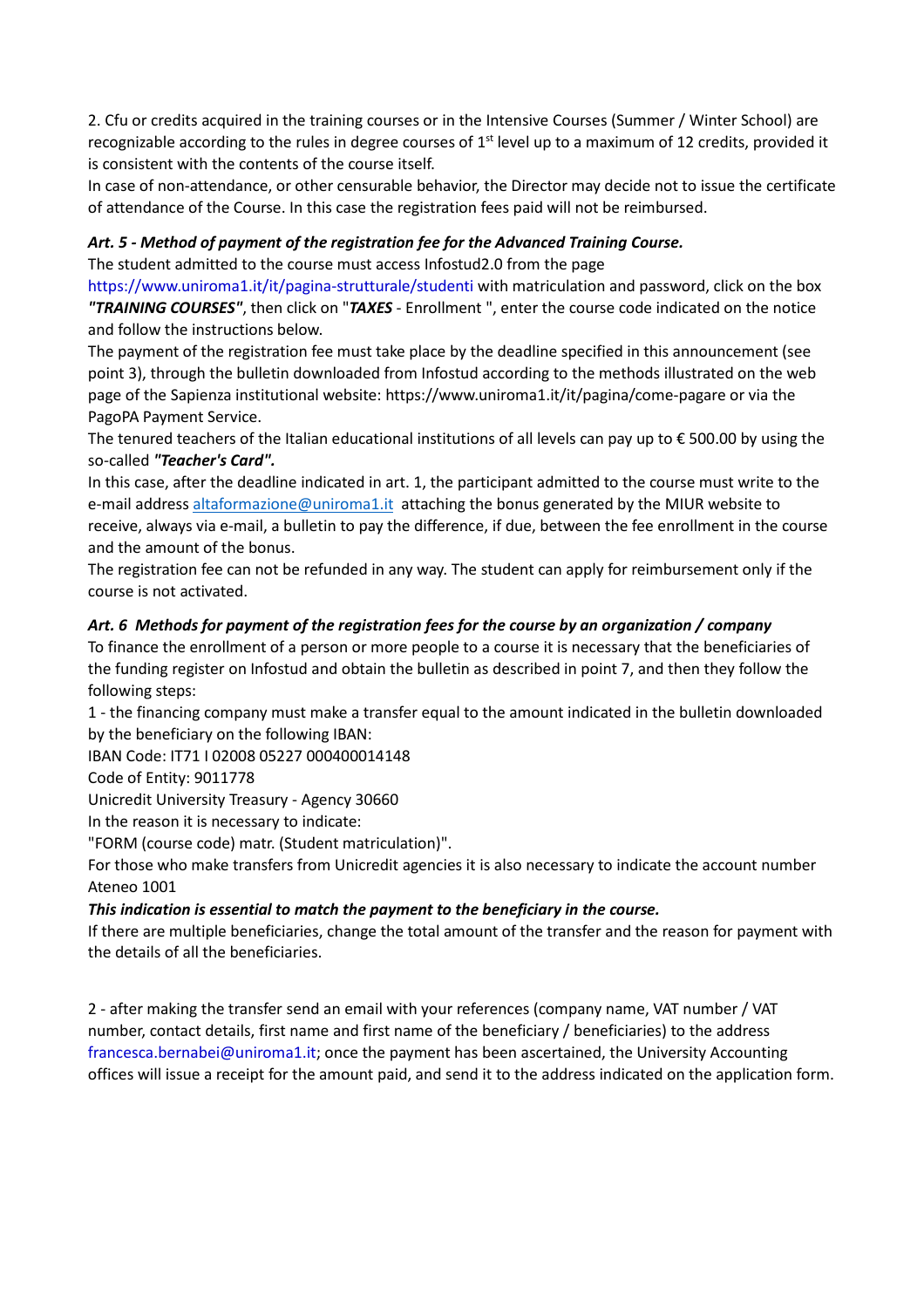Attachment 1 APPLICATION FORM FOR THE COURSE

| To the Director of the Training Course / Advanced Training / Intensive Courses (Summer Winter School)<br>Prof_Mariano Bizzarri_University of Rome "La Sapienza" |                                |
|-----------------------------------------------------------------------------------------------------------------------------------------------------------------|--------------------------------|
|                                                                                                                                                                 | At Dept. Experimental Medicine |
|                                                                                                                                                                 | Square / Via Scarpa 16         |
|                                                                                                                                                                 | Zip Code 00160, ROME           |
|                                                                                                                                                                 |                                |
|                                                                                                                                                                 |                                |
|                                                                                                                                                                 |                                |
|                                                                                                                                                                 |                                |
|                                                                                                                                                                 |                                |
| <b>Fiscal Code</b>                                                                                                                                              |                                |
| Nationality                                                                                                                                                     |                                |
| Place and date of birth                                                                                                                                         |                                |
| Address of residence (City, province, street, zip code)                                                                                                         |                                |
| Email address                                                                                                                                                   |                                |
| Landline number and mobile number                                                                                                                               |                                |
| Infostud serial number                                                                                                                                          |                                |
| Financing body (if any)                                                                                                                                         |                                |
| Address of the financing body                                                                                                                                   |                                |

VAT number of the financing body

\_\_\_\_\_\_\_\_\_\_\_\_\_\_\_\_\_\_\_\_\_\_\_\_\_\_\_\_\_\_\_\_\_\_\_\_\_\_\_\_\_\_\_\_\_\_\_\_\_\_\_\_\_\_\_\_\_\_\_\_\_\_\_\_\_\_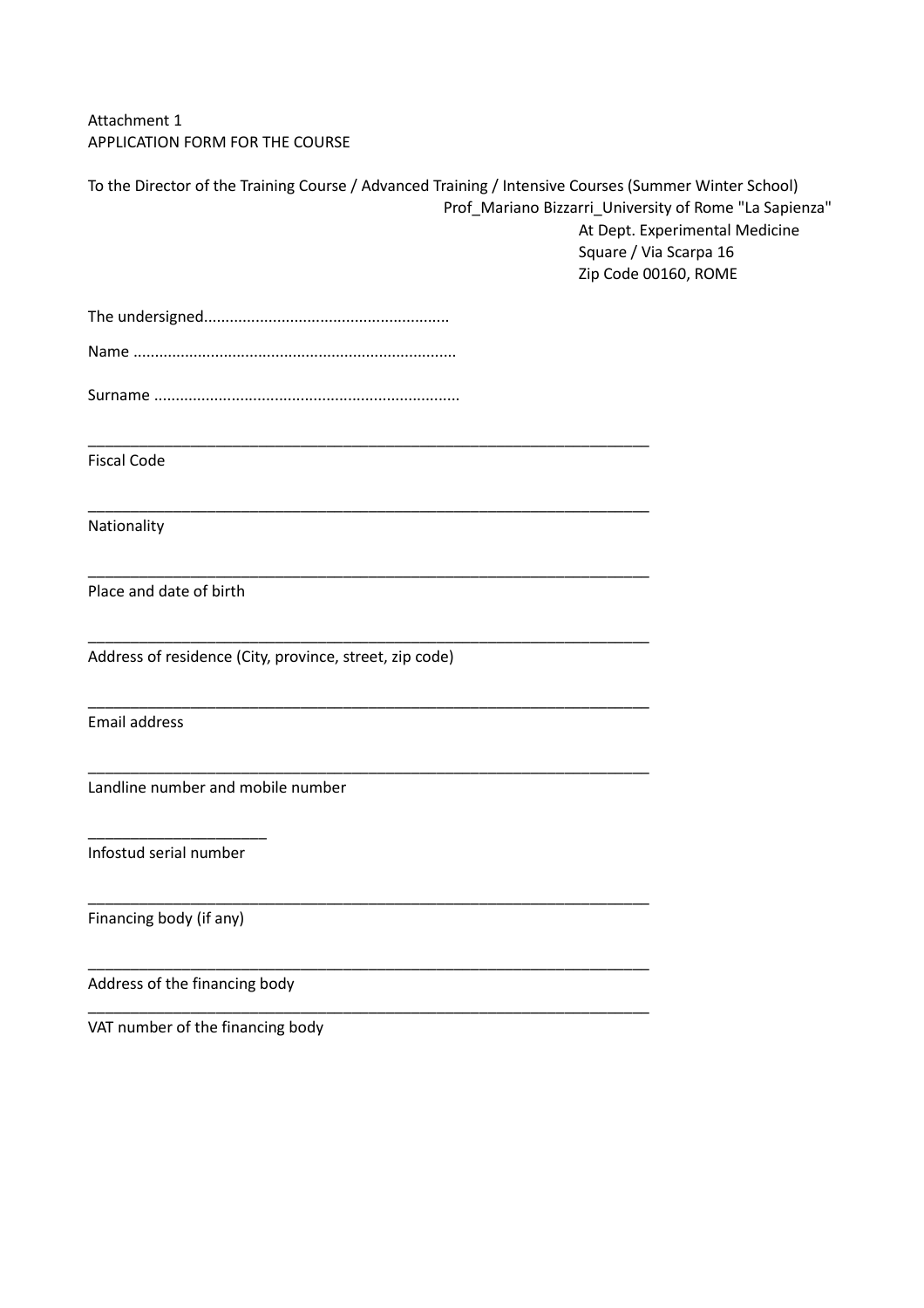Pursuant to articles 46 and 47 of the D.P.R. n. 445/2000 and subsequent amendments, aware of the penal sanctions provided for by art. 76 of the same D.P.R., for the hypotheses of falseness in deeds and false declarations indicated therein

**DECLARES** 

To be in possession of the following university degree

□ Bachelor's Degree □ Master's Degree □ Other (specify)

Name of the degree course

Institute / University in which the qualification was obtained

Date of graduation. Voting

*To have read the announcement and the Training Plan of the Course*

\_\_\_\_\_\_\_\_\_\_\_\_\_\_\_\_\_\_\_\_\_\_\_\_\_\_\_\_\_\_\_\_\_\_\_\_\_\_\_\_\_\_\_\_\_\_\_\_\_\_\_\_\_\_\_\_\_\_\_\_\_\_\_\_\_\_

\_\_\_\_\_\_\_\_\_\_\_\_\_\_\_\_\_\_\_\_\_\_\_\_\_\_\_\_\_\_\_\_\_\_\_\_\_\_\_\_\_\_\_\_\_\_\_\_\_\_\_\_\_\_\_\_\_\_\_\_\_\_\_\_\_\_

\_\_\_\_\_\_\_\_\_\_\_\_\_\_\_\_\_\_\_\_\_\_\_\_\_\_\_\_\_\_\_\_\_\_\_\_\_\_ \_\_\_\_\_\_\_\_\_\_\_\_\_\_\_\_\_\_\_\_\_\_\_

REQUESTS

to be admitted to the Course of (Higher Education, Training, Intensive Summer / Winter School) of Sapienza University of Rome in

Course name

Course Department (Higher Education, Training, Intensive Summer / Winter School) - Faculty

Academic year for which registration is requested  $\overline{\phantom{a}}$  /

\_\_\_\_\_\_\_\_\_\_\_\_\_\_\_\_\_\_\_\_\_\_\_\_\_\_\_\_\_\_\_\_\_\_\_\_\_\_\_\_\_\_\_\_\_\_\_\_\_\_\_\_\_\_\_\_\_\_\_\_\_\_\_\_\_\_

\_\_\_\_\_\_\_\_\_\_\_\_\_\_\_\_\_\_\_\_\_\_\_\_\_\_\_\_\_\_\_\_\_\_\_\_\_\_\_\_\_\_\_\_\_\_\_\_\_\_\_\_\_\_\_\_\_\_\_\_\_\_\_\_\_\_

To this end, please attach to this:

- Photocopy of a valid identity document, duly signed and legible (Identity Card, Car License, Passport);
- Self-certification of the university degree obtained;

\_\_\_\_\_\_\_\_\_\_\_\_\_\_\_\_\_\_\_\_\_\_\_\_\_\_\_\_\_\_\_\_\_\_\_\_\_

## *For candidates with a qualification obtained in a European Union country*:

 Self-certification, pursuant to art. 46 and 47 of Presidential Decree 445/2000 and subsequent amendments and additions, of the degree with exam list and relative marks in Italian or English. *For candidates with a qualification obtained in a country that is NOT a member of the European Union:*

degree certificate with exams list and related grades translated and legalized in Italian or English.

 Declaration of consent for the processing of personal data (Annex 2); The undersigned declares to have read and approve the announcement and the Training Plan of the Advanced Training / Training / Intensive Course (Summer and Winter school). Date **Signature of the candidate / s** Signature of the candidate / s